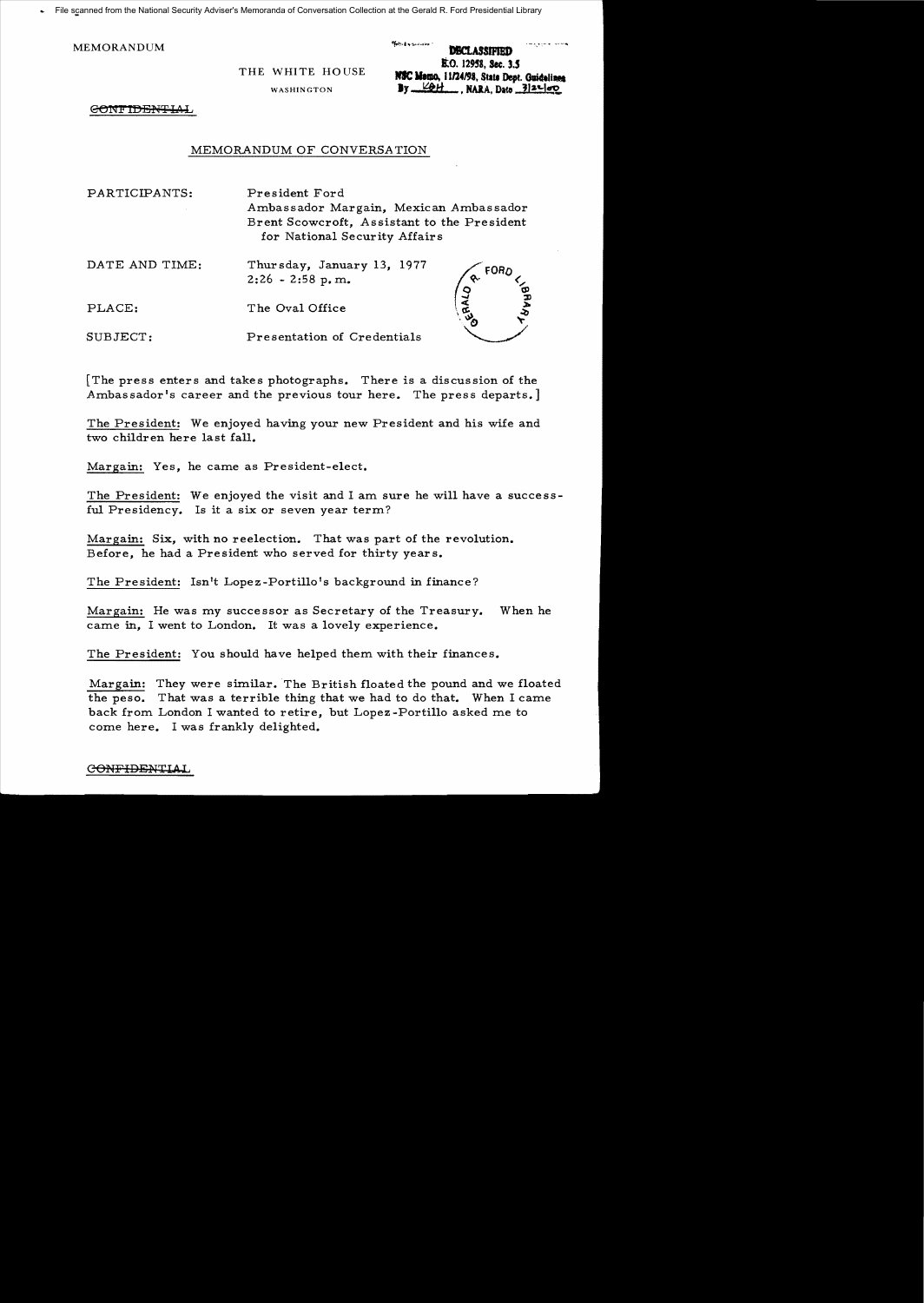## CONFIDENTIAL 2

The President: We are very pleased and I am sure it will be very helpful to have someone of your experience here.

Margain: I hope I can be useful. I thought your speech last night [the State of the Union] was truly memorable. It was an example to people around the world. There was such a warm feeling in the hall.

The President: I hope you have a pleasant stay here. We have been to Mexico only once -- to Puerto Vijando. We would like to go back. Henry has spoken very highly of a place on the Yucatan Peninsula.

Margain: Cancun. It is a lovely place, and please consider you have a standing invitation -- for any time at all. The Caribbean is lovely and there is much privacy there. Just let me know.

The President: I appreciate your thoughtfulness and wish you the best during your stay here.



## CONFIDENTIAL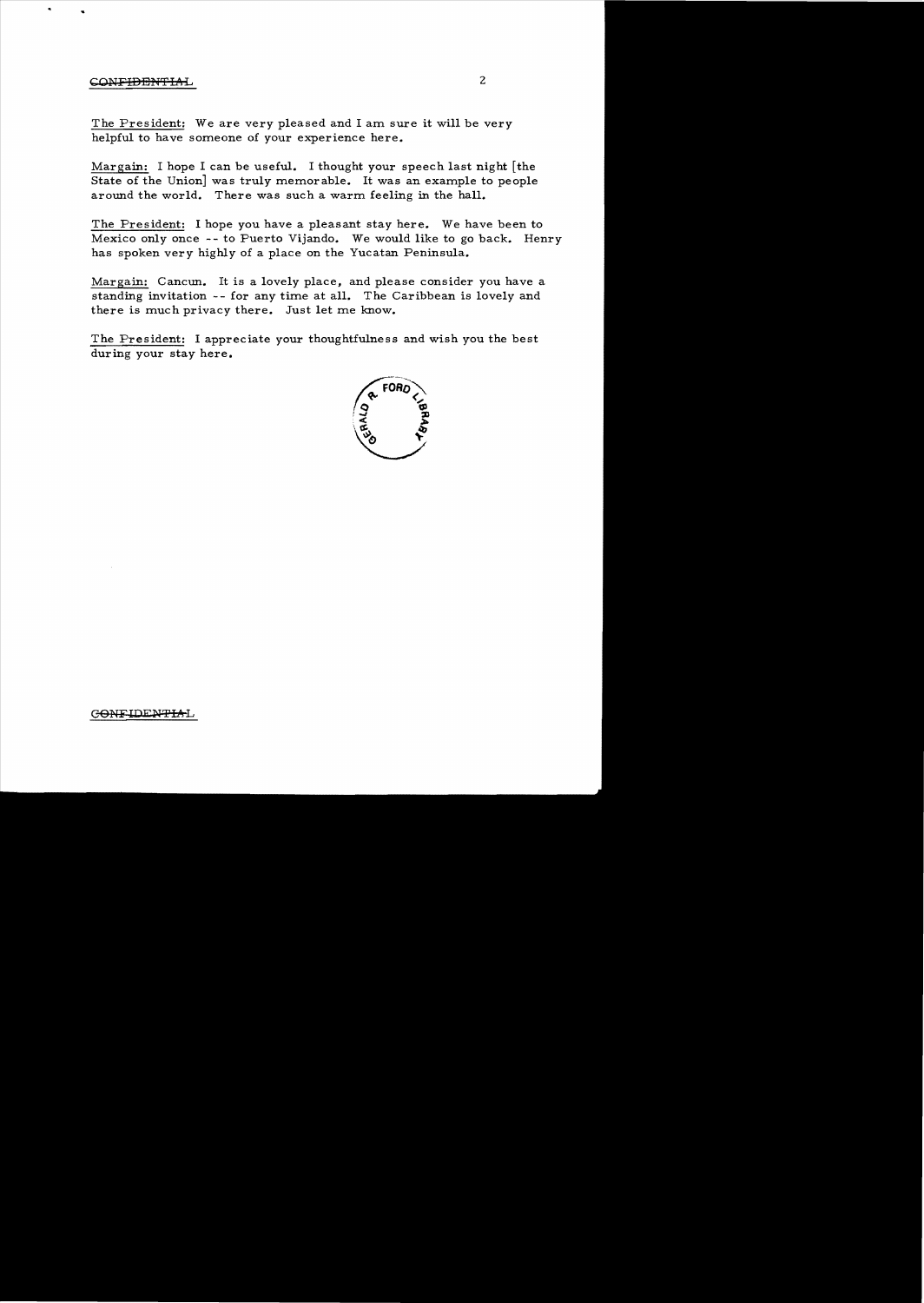P (Condr Margarit wurd) (a<sup>FOR)</sup> hui<br>(Priont) (Pres nt)<br>V cre empoyed him part plusife + c chichne M Hecomos Pelect. <u>Puse rappele visit + 2 sur he will bare</u> a minimpel to Puesting. Jesta 6 a 7 y term M 6, 05/ no sultani, That mas part of ievalution. Before, Par servid par son your P Just L-P loa hyperend in funcioner Un Henry incurre Se Traison, When<br>he came in Sunt to houdon, It was a Lorely exposure P you invited home helped than of their formine. pour la cre plontil e pro, That was a I una bru to from how for I wanted To retire, bouth-partial meterne hon. I evas frivitly delighted.<br>P De soor von please to I suite it will M Jlope Lexan da suppole 2 that Friday minimare last un pt was

E.O. 12958, Sec. 3.5